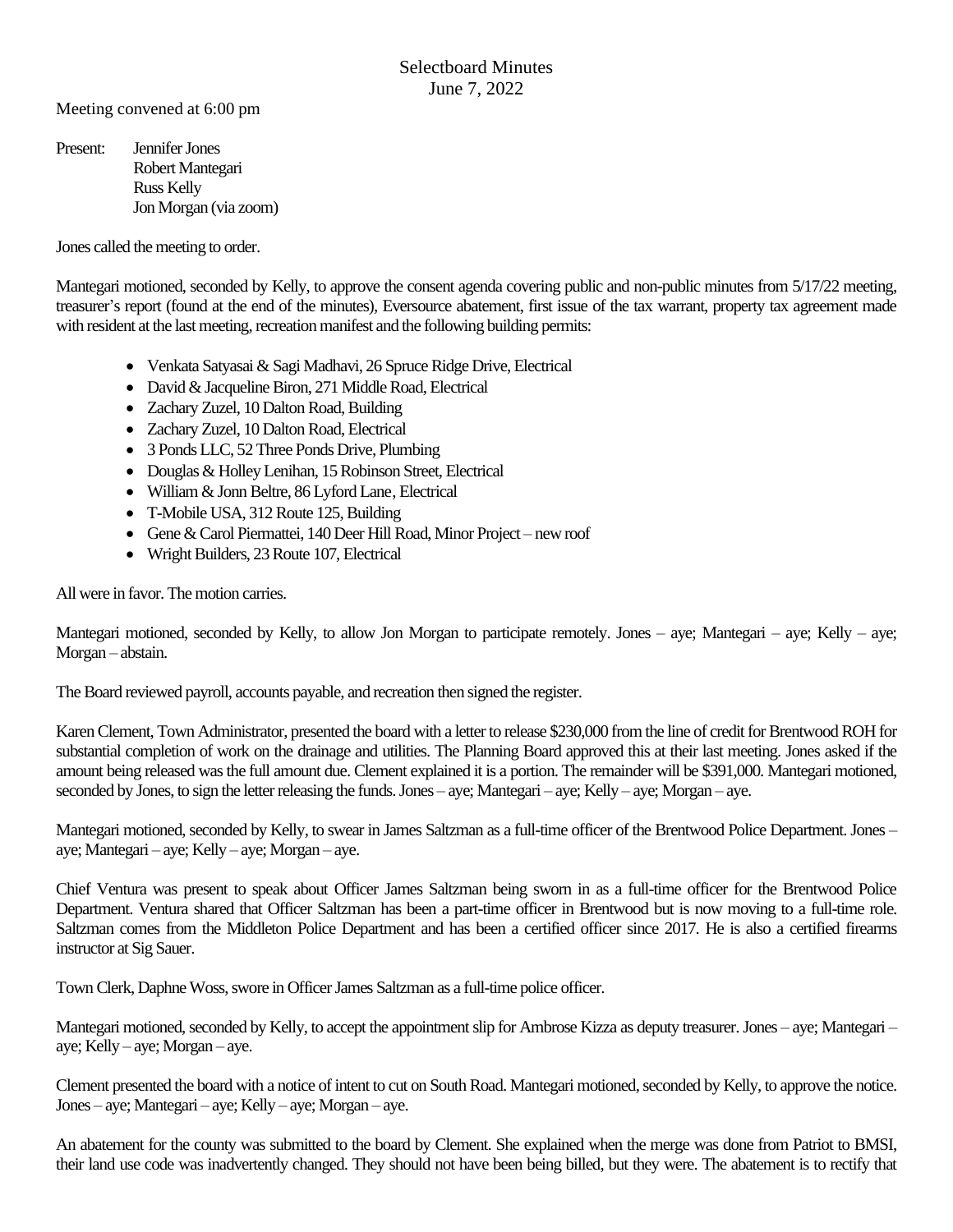issue. Mantegari motioned, seconded by Kelly, to approve the abatement. Jones – aye; Mantegari – aye; Kelly – aye; Morgan – aye.

Following a preconstruction meeting for the Mill Road Bridge, Clement presented the board with a request for the work to begin immediately. The agreement is that no full road closure would begin until after school is out of session on June 20. Jones asked if the request to start was changing from June 20 to June 7. Clement clarified the begin date was slated for July 1 but has been moved instead to be immediate. Mantegari asked if the end date was still slated for August. Clement responded August 26 is the deadline to have the road back open in time for the start of school. Mantegari motioned, seconded by Kelly, to accept the amendment to the start date. Jones – aye; Mantegari – aye; Kelly – aye; Morgan – aye.

Chief Ventura was present to follow up about the radios he spoke to the board about at the last meeting. He reminded the board there are five (5) radios that need to be replaced and he was previously granted funds to cover the cost of three (3) radios now and two (2) radios next year. After an attempt to order those three radios, he learned there is a 6-12 month wait for the equipment. Ventura stated he feels all five radios should be ordered now opposed to staggering them. Ventura also explained that he learned there is a need to replace three keyboards because they are failing.

Ventura explained the cost for all 5 radios and keyboards would be \$17,889 plus \$5000 for installation. Mantegari asked if other quotes were obtained. Ventura explained there are not many companies that offer these products and services. He went on to explain 2-Way Communications is the company they will go with, as they are the best in the area. NEVO, which is closely associated with 2-Way Communications, will do the install according to Ventura. Jones asked for clarification on the amount needed. It was confirmed the \$23,000 Ventura spoke about was total and not in addition to the \$12,000 that was approved at the last meeting.

Mantegari asked which account the money will be taken from. Clement responded it would be the special detail fund. Mantegari asked if there was adequate money in the account. Clement responded there is money in the account to cover this purchase. Morgan asked what the life span of the radios is. Ventura responded the radios have a 7-9 year life span, but pointed out some of the current radios have been in use for 25 years. Jones made a motion to approve the additional \$11,000 for the purchase of 2 radios and 3 keyboards along with installation. The motion was seconded by Kelly. Jones – aye; Mantegari – aye; Kelly – aye; Morgan – aye.

Clement gave a report on an incident that occurred Monday, May 23. A tractor trailer truck snagged wires in the parking lot and pulled the pole at the base. The incident required the replacement of all surge protectors, 2 LED lights in the PD, data line for the postage machine, and the phone system module. Mantegari asked about the servers. Clement explained that one battery backup for the server will need to be replaced. Mantegari asked about the insurance claim.Clement explained she has submitted the Primex claim, but the town will be responsible for the \$1000 deductible in the interim. Mantegari asked if printers or computers were damaged. Clement responded that there were none that she is currently aware of.

Jones asked for clarification about the height of the wires. She asked if they were considered low hanging or standard height. Chief Ventura responded that the wires were a bit low, but it was due to wear over time. He further explained it is not something companies would necessarily notice since it is in a parking lot and not on the roadway. Wayne Robinson, road agent, added that it could happen to the town trucks because there is an expectation wires are going to be at the adequate height and when they are plowing the driver's eyes are focused on the ground not the wires above. Jones asked if the wires are higher after the install. Ventura confirmed they are higher now. He added that fortunately nobody got hurt and the fire department did a terrific job handling the situation.

Wayne Robinson, road agent, was present to speak about the highway trucks. In reference to the 2015 truck, he explained there is an issue. Robinson stated the truck would only get to 15 MPH going uphill and is currently being diagnosed at LCB. Jones asked if this truck is one being replaced. Robinson responded that it is not because it is one of the newer trucks.

He explained the condition of the 2006 truck as well. Robinson explained the body has disintegrated and would need \$52,000 to replace the body. He explained it runs okay, but there is a lot of rust, and he is hesitant to put that amount of money into an older truck. Robinson explained there are springs that will need replacing before it gets onto the road. Jones asked what this truck is used for. Robinson responded it used for sanding and plowing. He explained he sought out pricing on a replacement for this truck. The price for the cab and chassis would be \$131,000 for a Western Star, but it could change in July/August. The truck would not be available for at least 1 year.

Donovan Springs provided pricing to Robinson for a sander for the truck. He was quoted \$18,500 for just the sander and another company would install it at an additional cost. The second quote was \$22,700 which included the sander and installation by Donovan. Robinson continued to explain there is a company he learned about near Portland, Maine that tends to have decent prices on sanding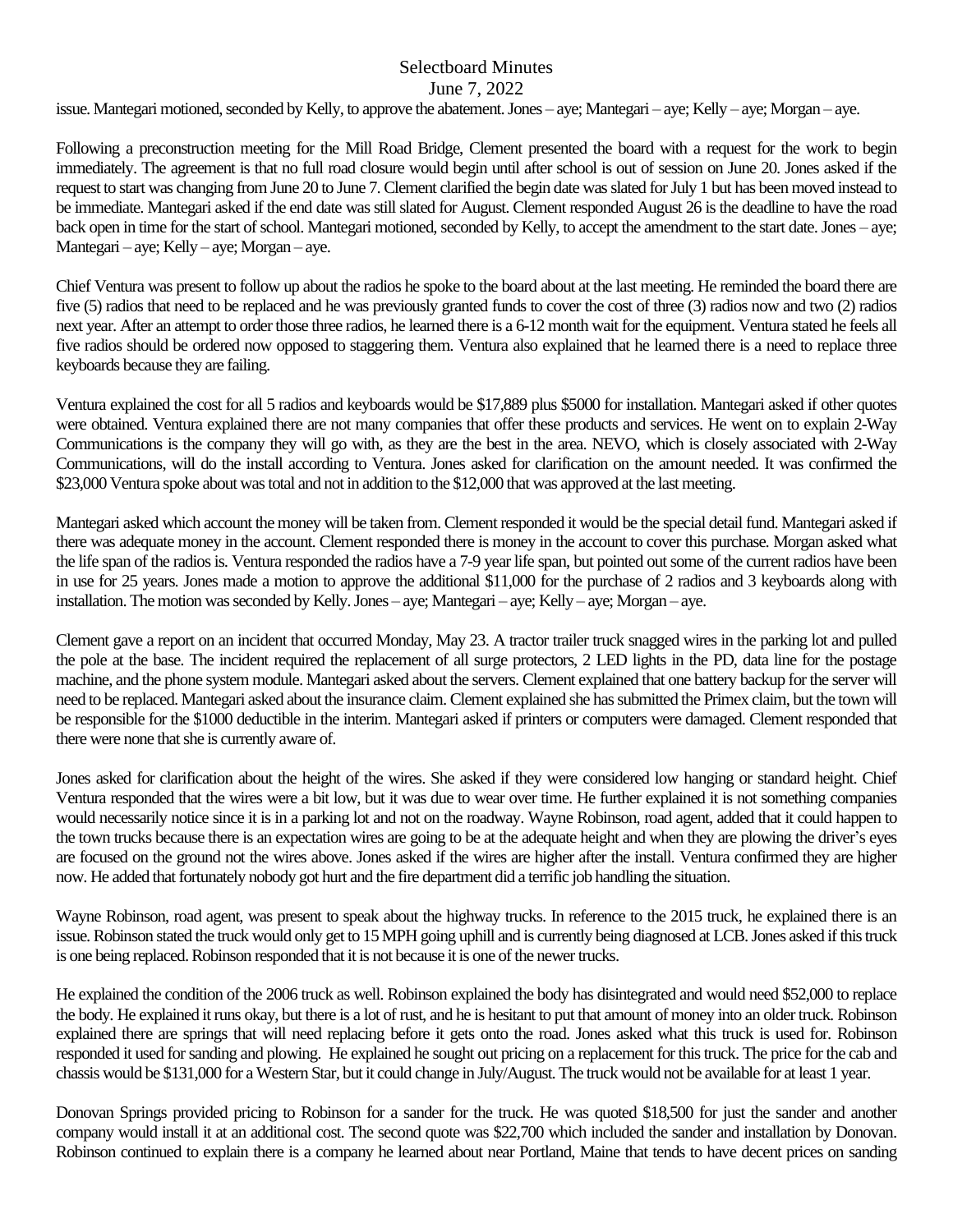trucks. Jones asked what the estimated delivery is for the 2 previously ordered trucks. Robinson responded it should be August 1st. Mantegari requested Robinson call or visit the place in Maine before the board decides on a truck. Robinson is in agreement and will report back to the board with his findings.

Robinson spoke about the upcoming paving plans. He presented a letter to the board from John Bell who is looking for approval to start the work. Jones read a portion of the letter that listed the work to be done will be on Scrabble, Crawley Falls, and three small areas on South Road and the price will remain the same as previously quoted. Mantegari motioned, seconded by Jones, to move ahead with the Bell & Flynn contract for the 2022 paving. Jones – aye; Mantegari – aye; Kelly – aye; Morgan – aye.

Mantegari reminded the board that there was an agreement that paving would not be done on Mill Road until the completion of the Mill Road development. Mantegari asked what the amount of the project would be. Robinson responded it would be \$250,000 for the roadwork, guardrails, culvert replacement, paving, and visibility clearing.

Mill Road meetings were attended by Robinson. He reported to the board about what he learned about making the road safe. He requested John Bell look at the road and assess what work needs to be done to make the road safe. Robinson shared he learned some information after examining the area. He mentioned there is a portion of the road near the dam where there is only about six inches of space from the pavement to the embankment that leads to the river. Jones asked if there has ever been a guardrail or fence in the area. Robinson responded that there has not been in the area he is referencing, but there are guardrails on a different portion of the road. He also spoke about an area that provides low visibility and learned that the town has does not have a 50' right-of-way in that area. Robinson approached the two landowners to see if they would be willing to allow the town a right-of-way for that area. The landowners seem to be in agreement according to Robinson but would need legal paperwork drawn up to allow the usage of that land.

Morgan stated he believes there was an estimate of \$80,000 to do the Mill Road work in the past. He voiced his concern that the project amount has tripled from 2 years ago. Mantegari asked Robinson if there is road reconstruction in the price he mentioned. Robinson responded that there is no road reconstruction in the pricing. It is to make the road safer but would follow the same existing route. Morgan believes \$80,000 was "semi-allocated" 2 years ago. Jones asked Robinson when the amount of Falzone's contribution would be known. Robinson stated he was unsure. Morgan voiced concern again about the amount of the job. Jones feels it is premature to lock in an amount now when there is no start date slated.

Kelly asked about the tree clearing and visibility concern on Mill Road. Robinson stated there are 13 large trees and some are "in the wires". The cost associated with their removal is \$12,500 according to Robinson. Clement asked if Eversource would have any responsibility for those trees if they are in the right of way and are touching the wires. Morgan and Jones agree the town should see if Eversource has any responsibility in removing those trees. Mantegari shared that the town would then have to wait for Eversource's availability. Kelly reiterated the visibility is a safety issue and is separate from the development on Mill Road. He asked if there is a contact Clement could reach out to about this issue. Robinson responded that there have been trees on Eversource's list for a few years that have not yet been addressed. Kelly understands it might be a while for Eversource to do the work, but he feels it should be addressed to Eversource first.

Robinson stated the tree clearing, guardrails and paving could be done separately and would prefer that option since some are safety issues. Mantegari asked what the cost of the guardrails would be. Robinson responded it was \$44,000 for the guardrails. Mantegari asked if the easement permission was necessary to move forward with the guardrails. Robinson responded it would be necessary to get signatures from the landowners. Jones stated the board wants to hold off on the commitment for the cost of the entire project but would like the safety concerns of the guardrails and trees addressed. Mantegari would like Clement to reach out to legal to see what forms need to be drawn up that are similar to what was used for Pine Road.

Kelly asked what the process would be for a developer being approached for money for a project like Mill Road and its improvements. Clement responded it would be one of the conditions through the planning board process. Jones asked if the planning board members were aware of the necessary work.

Mantegari motioned, seconded by Jones, to have Clement reach out to legal to get the forms drafted. Jones – aye; Mantegari – aye; Kelly – aye; Morgan – aye.

Jones stated the postings about Rockingham County being a high level of covid can be removed from town buildings, as the levels have dropped to moderate.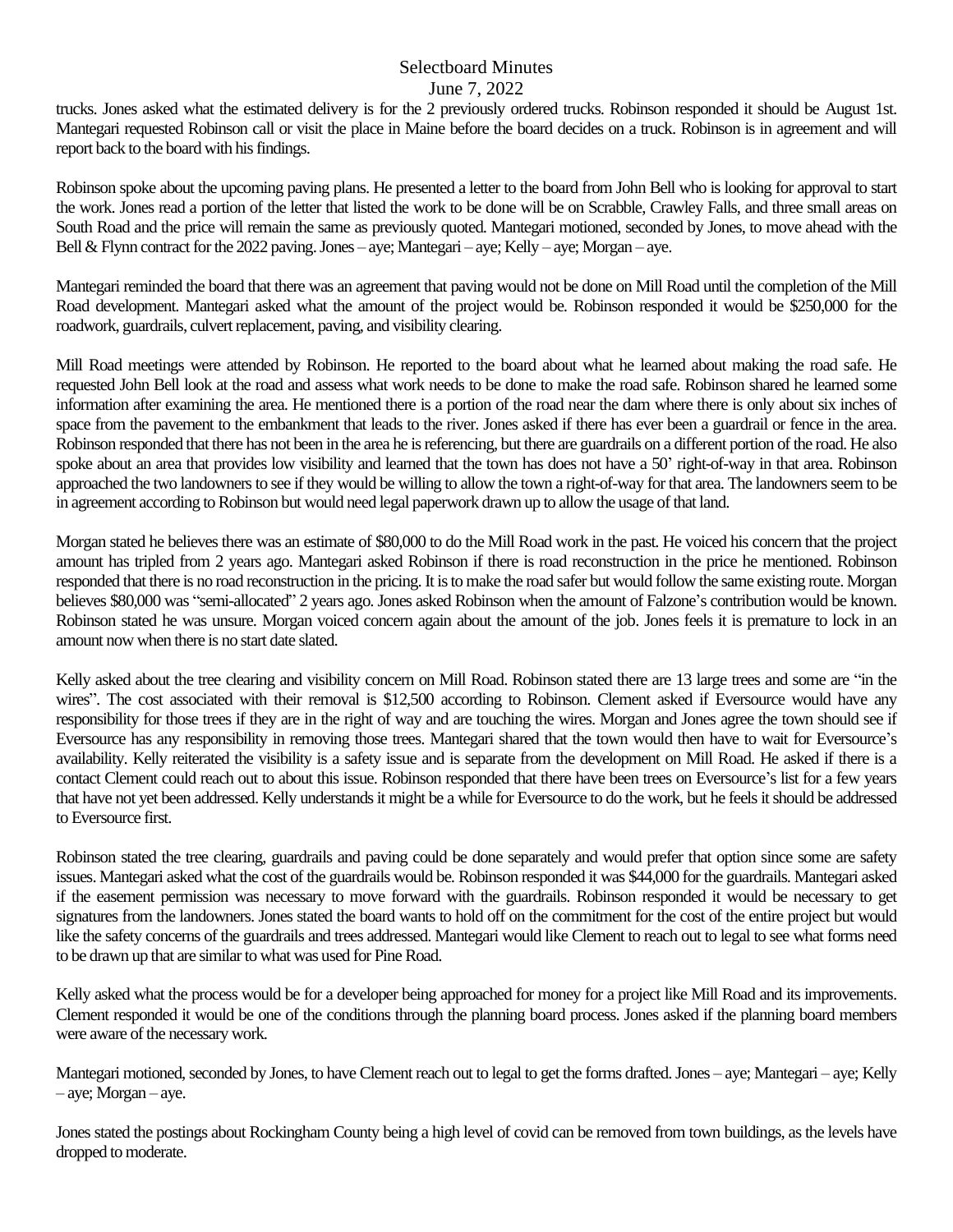Jones asked for an update on the regionalization letter which was sent from the Kingston Board of Selectmen. Clement responded that she and Chief Bird attended the meeting along with area chiefs and a few selectboard members from other towns. The meeting was about 1½ hours long and the consensus was the proposalshould have been presented directly to the fire chiefs and not through the selectboards. The result of the meeting was that the fire chiefs will be meeting together to discuss it further. Mantegari asked when the next meeting would be held. Clement responded that she has not been informed of the next meeting date at this point. Jones asked if the fire chief would be updating the board about new developments. Clement responded he would.

Jones stated there were requests for 2 CRF fees. Clement explained there are IT related items and were on the schedule as part of the 5 year replacement. The Fire Department has a switch that failed 1½ years ago and they have been using a Block5 loaned switch. There is a quote to replace that switch, the battery backup, changing the racking to allow all battery backups to fit on it, 2 new Wi-Fi access points to be CJIS compliant, licensing to allow the maintenance of the system during the workday to allow for security patches in real time without charging after hours fees, and 3 computers that are part of the 5-year plan. The cost of all of this would be \$20,139 and is requested to be expended out of the capital reserve fund for IT Hardware. The balance in the account is about \$86,000. Mantegari motioned, seconded by Jones, to expend \$20,139 from the capital reserve. Jones – aye; Mantegari – aye; Kelly – aye; Morgan – aye.

The second CRF request was resulting from a preconstruction meeting for Mill Road held today. The current contract has guardrail installation for a portion of the project. The question is if the town wants to replace 190 linear feet (90 linear feet on one side of the road and 100 linear feet on the other side) of guardrail that is about 30-40 years old. The cost would be \$14,750 in addition to the original cost of the project. Mantegari motioned, seconded by Jones, to expend \$14,750 from the capital reserve for town bridges for new guardrails. Jones – aye; Mantegari – aye; Kelly – aye; Morgan – aye.

Clement requested money from impact fees to be used to cover the outsourcing of bank reconciliations. Jones asked what the benefit of outsourcing this task brings. Clement explained her department went from 3 employees to 2 employees. Mantegari asked if the outsourcing can be paid for from the impact fees. Clement responded it could be used for this outsourcing because it was a service not previously offered. Mantegari asked if there is an enough in the account and what guidelines there are to use the money. Clement responded the impact fees must be used within six years of the date of deposit. Mantegari motioned, seconded by Jones, to expend \$18,000 from impact fees for the outsourcing of bank reconciliations.Jones – aye; Mantegari – aye; Kelly – aye; Morgan – aye.

A solar update was offered by Clement. She explained she spoke with Jude from Revision. Currently the town is a small customer generator, and the current system is a 99AC inverter system which is at max capacity. Clement further explained that to expand the system, the town would have to add an additional invertor. Mantegari added the town would then lose the revenue stream. Morgan stated he believed the state had increased the allowance to be 5 megawatts. Clement stated she brought that up to Jude but was told there would be no benefit between 1-250 and the town would lose their net metering benefits and possibly infringing on the space of the future PD. Kelly requested a Revision rep come to the board to answer questions. Clement asked if the meeting would be a joint meeting with the school board or separate. It was decided it could be a presentation to just the selectboard.

Letty Bedard, Middle Road, asked if the school is part of the town buildings. Mantegari answered that the school has its own board, budget, and governance. Jones added that the library also is has its own board and governance. Bedard asked if the library electric bills can be used for net metering. Clement responded she can use the library, grange, highway shed, fire department and police department. Bedard also asked if the metering benefits would change once we own the system. Clement responded that she would need to investigate the answer to that question.

Bill Faria, South Road, stated that he recalls the SAU rejected the invitation to join the solar panel use at the time.

Jones asked how the board wants to proceed with solar at the school. Mantegari feels the board should table the issue and encourage the school board to reach out to Revision for a quote and to have questions answered.

Bids for the highway shed were due May 31<sup>st</sup>. Mantegari asked how many bids were received. Clement responded none had been received. She asked if Kip Kaiser, building inspector, should reach out to different contractorsfor quotes or proceed with the rebid process again.Jones motioned, seconded by Mantegari, to approve a waiver for the bid policy to bypass the RFP process.Jones – aye; Mantegari  $-$  aye; Kelly  $-$  aye; Morgan  $-$  aye.

Liz Faria, South Road, asked for clarification on the money paid to the solar company. Clement responded the fire department was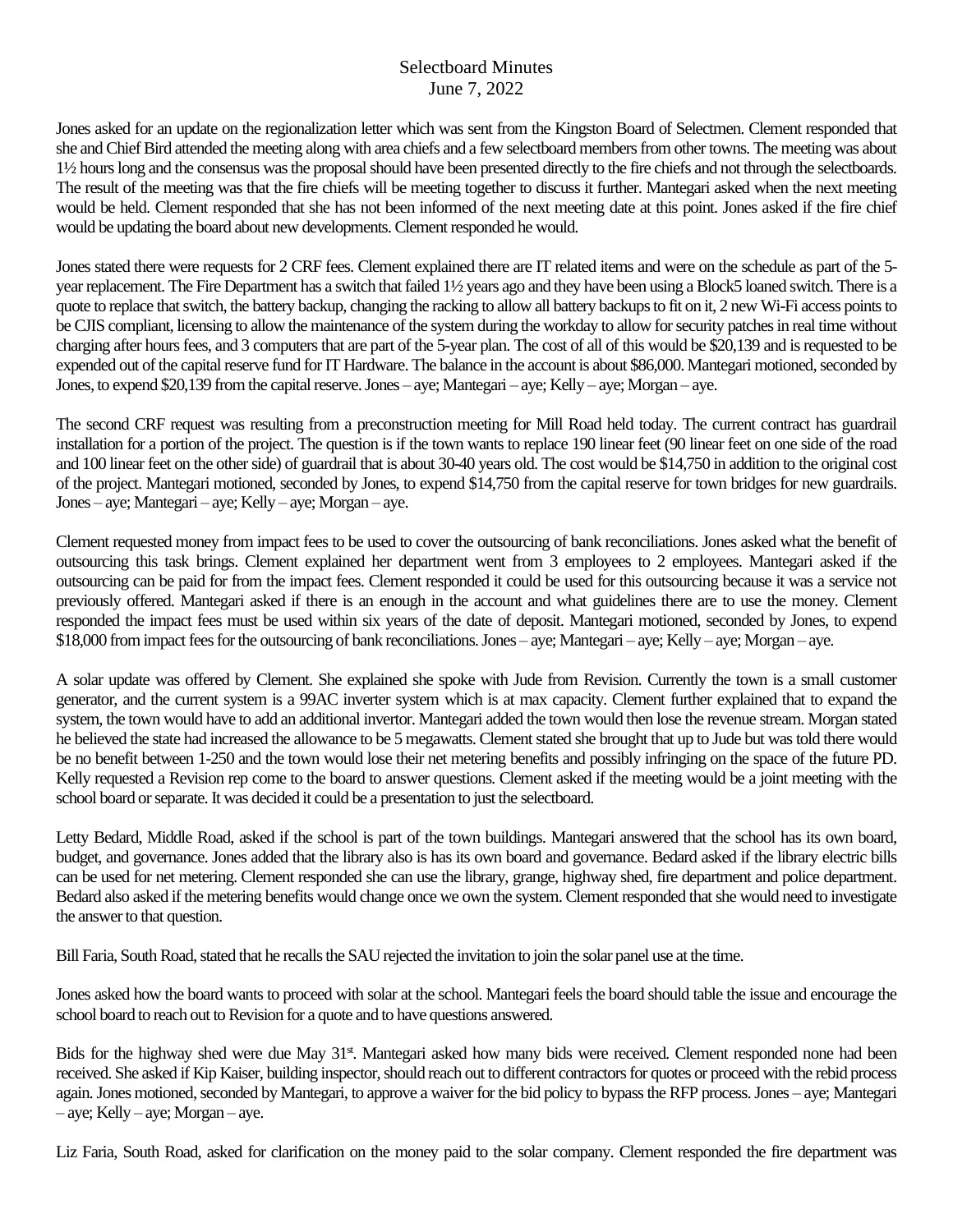paying about \$1200 - \$1600 per month for electricity before the solar panels and now pays a few hundred dollars each month in the winter. Clement clarified the \$17,000 Faria was referring to was different than the \$16,000 spoken about previously. She offered clarification that the town pays \$17,000 for the amount contributed to the capital reserve fund in order to purchase the system and in addition \$16,000 is in the town budget electricity line for the electricity supplied to the town.

Letty Bedard, Middle Road, asked about the lack of guardrails on Mill Road. She pointed out it is a safety concern and asked why the \$350,000 allocated at town meeting could not be used for this job instead. Jones responded that the \$350,000 is already earmarked for a particular job. She stated she understands Bedard's concern and asked Robinson if it was possible to allocate money for the guardrails from the \$350,000. Robinson responded that the money is allocated and does not feel it would be possible to get that additional work done this year. Mantegari asked if impact fees could pay for the guardrail work. Clement responded that the developer could be asked to contribute to the guardrail use, but highway cannot use impact fees.

Liz McConnell, Stevens Drive, asked what was decided about allowing zoom during meetings. She stated the live stream was not working. Clement confirmed YouTube live was working. Mantegari responded that the town was no longer using Vimeo. Jones also confirmed YouTube live was streaming. Jones shared with Morgan, who was not present at the last meeting, that Artimovich had concerns about using zoom during the meetings including security, zoom bombing, and logistics. Jones stated she originally proposed it because Rockingham County was in the red but pointed out that they are no longer in the red. Morgan feels there should be some option for remote participation although he understands it could be a logistical issue. Mantegari requested Clement check with other towns to see what electronic options they utilize.

Morgan, as board representative to the economic development committee, shared information to gauge interest of the board following some UNH intern presentations he attended. He spoke specifically on Plan NH and a possible charrette over a 2-day period where ideas specific to the rec department would be examined. Morgan explained it would involve participation from the community. A discussion of a concept of what the rec space could/would look like – pavilion, craft fairs, farmers markets, ice rink, among other ideas. Morgan explained there would be a possible cost of about \$6,000 for the engineers, architects, and planners to present during the charrette. He further explained that the survey results from last winter expressed interest in the recreation development. The focus would include longterm objectives while celebrating rural character on the Route 125 corridor, according to Morgan. Jones asked what it would look like if there was a larger rec presence. Morgan responded it would be to part of the economic development goals with the possible opportunity of return on investment. Jones responded she felt like it was a good idea to help bring in revenue. Morgan added the revenue would not necessarily to be to lower taxes, but to stabilize the tax base. Mantegari would like this idea to be proposed to the rec department because they have the revolving fund, and it could benefit them. He feels it would be beneficial to see if the rec would consider splitting the cost. Morgan reiterated that he was not looking for funding at this time but was more gauging interest in the idea.

Kelly asked about the scheduling of the communications committee meeting. Clement responded the first meeting will be held on Tuesday, June 14<sup>th</sup> at 6:30pm at the town office. The agenda has been posted. Jones added the meeting information was posted in the newsletter as well. Kelly stated he is hopeful there will be collaboration between the communications committee and the newsletter even on a formatting basis.

Kelly attended the Memorial Day event held in town last week. As a result of words used during an introduction, there was public discussion about the term selectman and selectboard member. Kelly expressed his desire for the public to know there is no need for people to be on "pins and needles" about the proper word to use regarding the board.

The parade was the next topic discussed by Kelly. He received some complaints about the change in the parade route and length of the parade since the last meeting. Kelly stated there is some confusion about who made the change and the decision for the change. He requested Andy, rec director, be present in the future to present to the board. Mantegari stated the parade is a rec function, much like Halloween. He shared that typically the plans are shared with the board so it can be shared with the public on video.Jones stated that she appreciated there was a blurb in the newsletter that succinctly explained the changes made and the explanation behind them.

Kelly asked about the federal money received by the town for Covid and whether there was still money available. He specifically asked about the possibility of it being used for air purification systems for the building. Clement responded that the fire department has a system, and she believes the system was about \$1500 per unit. She will ask Kip Kaiser, building inspector, to provide specs for what would be needed for the town hall building and police department. Mantegari asked if the town could use impact fees instead of the ARPA funds since those were planned for the additional personnel at the fire department. Clement said that was a possibility. Mantegari asked if air purification systems would benefit the rec and library as well.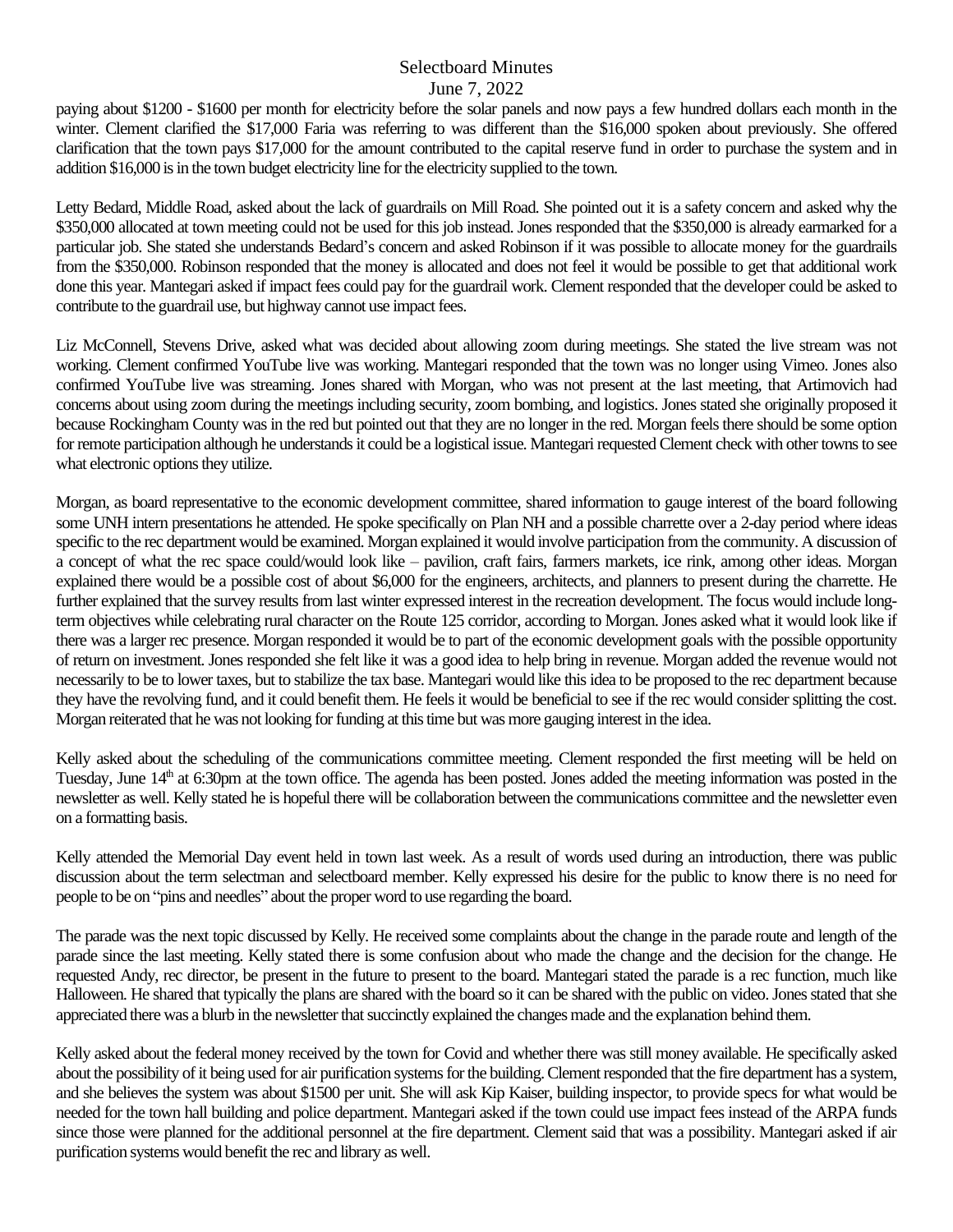Kelly spoke about the recommendation of the NH Municipal Association (NHMA) for selectboard members to not serve on the ZBA. Kelly would like to revisit his participation on the ZBA at the next board meeting. He feels the board needs to be careful about being selective on what counsel they are accepting from NHMA. Kelly stated he is wrestling with the benefit of him (or any selectboard member) serving on the ZBA.

Kelly asked about the Rockingham County complex that is being built on North Road. He asked if there was a traffic impact study or discussion. Clement explained the decisions on the building of the complex was done at the county level and the town had no voting privileges on the project. Mantegari responded there was a traffic study done for 3 Ponds, but he does not recall one being done for the complex.

Mantegari shared with the board that the conservation committee met. There are some undisclosed properties that are currently being examined and the property owners are being contacted about possibly conserving the properties. Jones asked what the timeframe would be. Mantegari responded that it is dependent upon a few factors and there is no established timeframe at this time. Jones asked if the plan was to use the full 3 million dollars. Mantegari responded that the goal would be to use it over time and not all at once while also looking into federal grants and funding that might be available for conservation. Jones asked if the announcement would be made by the conservation committee and if the board would have to authorize the decisions. Clement and Mantegari both responded the board would have to ratify the agreements.

Jones, as representative to the school board, stated when the parade change was presented to the board it was expressed the timing had been coordinated with the school paving job. According to Jones, the school board said that may not be the case. Mantegari expressed his concern with food trucks possibly parking on new pavement. Kelly added that it is his understanding the rec has been unsuccessful in obtaining food trucks for that day.

Liz Faria, South Road, asked how much money the economic development committee has spent to date. She stated when the committee was started there was supposed to be no cost, but she believes they are at \$4,000 for the sign and the master plan. Faria voiced her concerns about the proposal discussed by Morgan not being in any way connected to economic development.

At 8:12pm, Mantegari motioned, seconded by Kelly to enter non-public session for personnel. Jones – aye; Mantegari – aye; Kelly – aye; Morgan – aye.

At 8:29pm, Mantegari motioned to come out of nonpublic and seal the minutes from the non-public meeting. Jones seconded the motion. Jones – aye; Mantegari – aye; Kelly – aye; Morgan – aye.

At 8:29pm Mantegari made a motion to adjourn. Kelly seconded the motion. Jones – aye; Mantegari – aye; Kelly – aye; Morgan – aye.

Respectfully submitted,

Tamera Peek